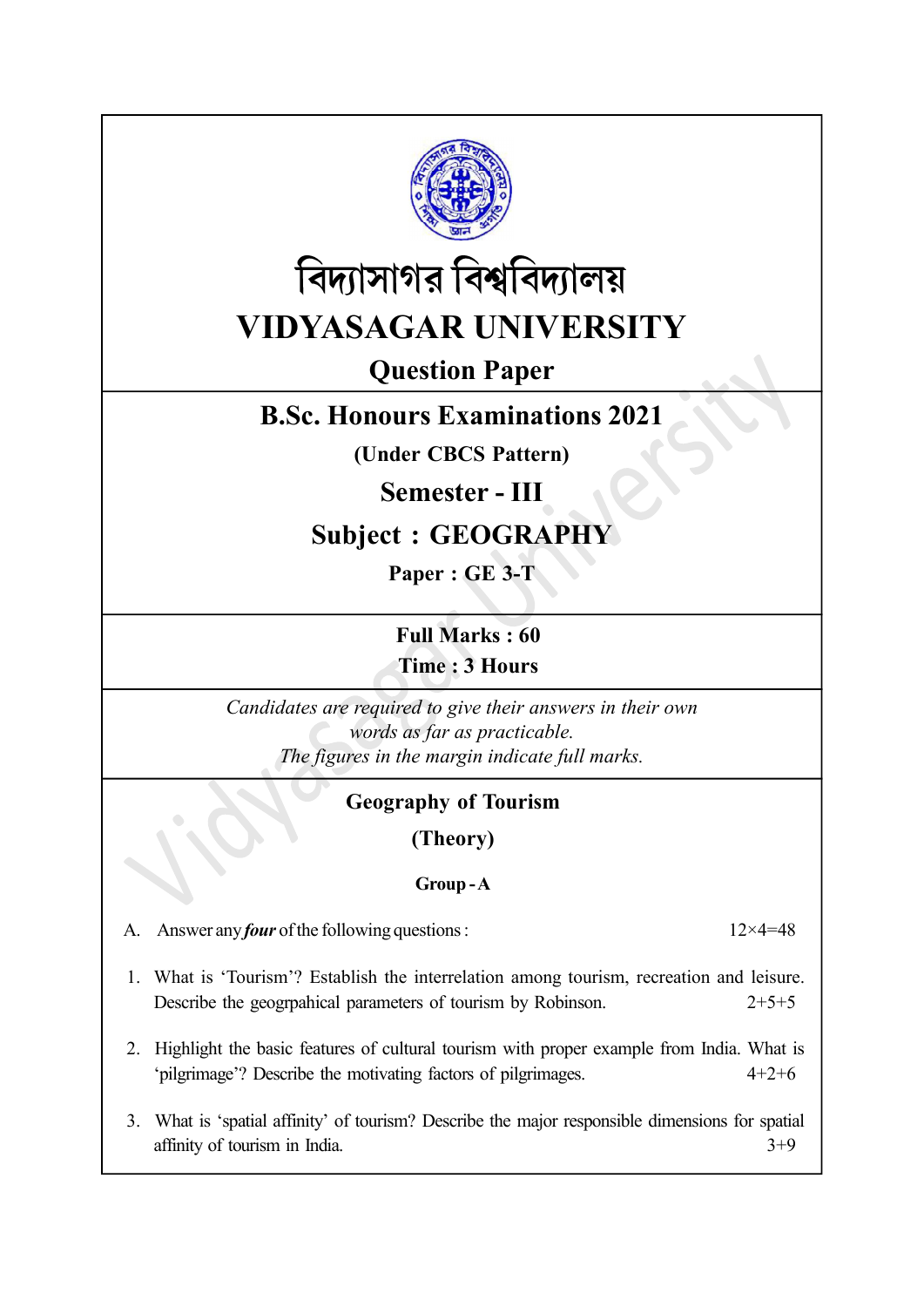- 4. Write the concept and characteristics of 'eco-tourism'. Describe the positive impacts of eco-tourism citing examples from West Bengal. 4+8
- 5. Why are the environmental laws necessary for tourism? Illustratively describe how the foreign capital and globalization influence the tourism in our country. 4+8
- 6. What is 'Sustainable Tourism'? Justify the ground truth of it mentioning the criteria and importance with time. Write a short note on MICE. 3+6+3
- 7. Elaborately describe future tourism potentiality of Goa depicting its attractive facts, features and facilities over time.
- 8. Write about the role of National Policy for promoting the Indian Tourism. Describe major dimensions of infrastructure and support system to develop tourism.

5+7

#### Group - B

- B. Answer any six of the following questions :  $2 \times 6 = 12$
- 1. Distinguish between national and international tourism.
- 2. What do you mean by 'tourism circuit'?
- 3. Give two examples of International Travel Destination from cultural and historical background.
- 4. What is medical tourism? Give one example from India.
- 5. Mention the major two hilly and plateau destinations of Bengal Tourism.
- 6. What is 'adventure tourism'?
- 7. Give a short note on 'Sunderban Eco-tourism'.
- 8. Mention the major problems of Digha coastal tourism in West Bengal.
- 9. Give two examples of desert tourism in India.
- 10. Differentiate the concept of agency from mediatory in hotel industry.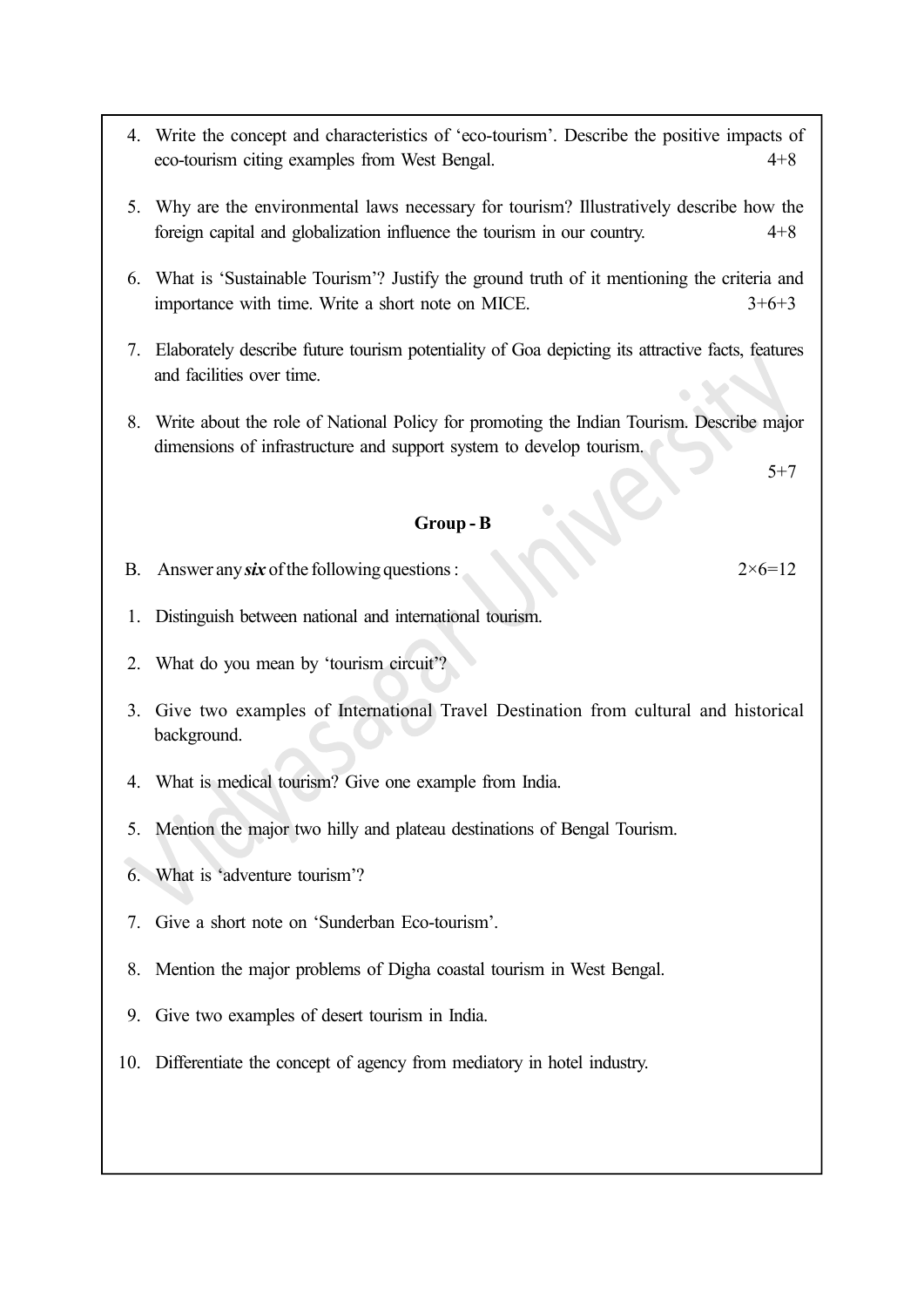# বঙ্গানুবাদ

## বিভাগ-ক

- ক. নিম্নলিখিত যে কোনো *চারটি* প্রশ্নের উত্তর দাও ঃ
- ১. Tourism কী? Tourism, recreation এবং Leisure এর মধ্যে সম্পর্ক স্থাপন কর। Robinson এর দেওয়া tourism এর বিভিন্ন Geographical parameters গুলির বর্ণনা দাও।
- ২. ভারতের উদাহরণ সহ cultural tourism এর উপর মূল বৈশিষ্ট্যগুলি উল্লেখ কর। Pilgrimage কী? Pilgrimage দের motivating factors গুলির বিবরণ দাও।
- ৩. Tourism এর spatial affinity কী? ভারতে spatial affinity of tourism এর মূল responsible dimension গুলির বিবরণ দাও।
- $8.$  Eco-tourism এর ধারণা ও বৈশিষ্ট্যগুলি লিখ। পশ্চিমবঙ্গের উদাহরণসহ eco-tourism এর positive impact গুলির বিবরণ দাও।
- ৫. Tourism এর জন্য পরিবেশ নীতির প্রয়োজন হয় কেন? আমাদের দেশে foreign capital এবং globalization কীভাবে Tourism কে প্রভাবিত করে তার বিবরণ দাও।
- ঙ. "Sustainable Tourism" কী? স্থিতীশীল Tourism এর বিষয়কে Justify করতে কিছু criteria এবং সময়ের গুরুত্ব উল্লেখ কর। MICE এর উপর একটি টীকা লিখ।
- ৭. Goa-র Tourism এর ভবিষ্যত সম্ভাবনা আলোচনা কর এবং সেখানকার facts, features এবং facilities গুলির বিবরণ দাও।
- ৮. ভারতের Tourism উন্নয়নে এবং প্রসারণে জাতীয় নীতির ভূমিকা লিখ। Tourism এর উন্নতির জন্য পরিকাঠামোগত ব্যাপ্তি এবং support system এর বিবরণ দাও।

## বিভাগ-খ

- খ. নিম্নলিখিত যে কোনো **ছয়টি** প্রশ্নের উত্তর দাও ঃ
- ১. জাতীয় এবং আন্তর্জাতিক Tourism এর মধ্যে পার্থক্য লিখ।
- ২. 'Tourism circuit' কাহাকে বলা হয়?

 $52\times8=86$ 

 $52 \times 52$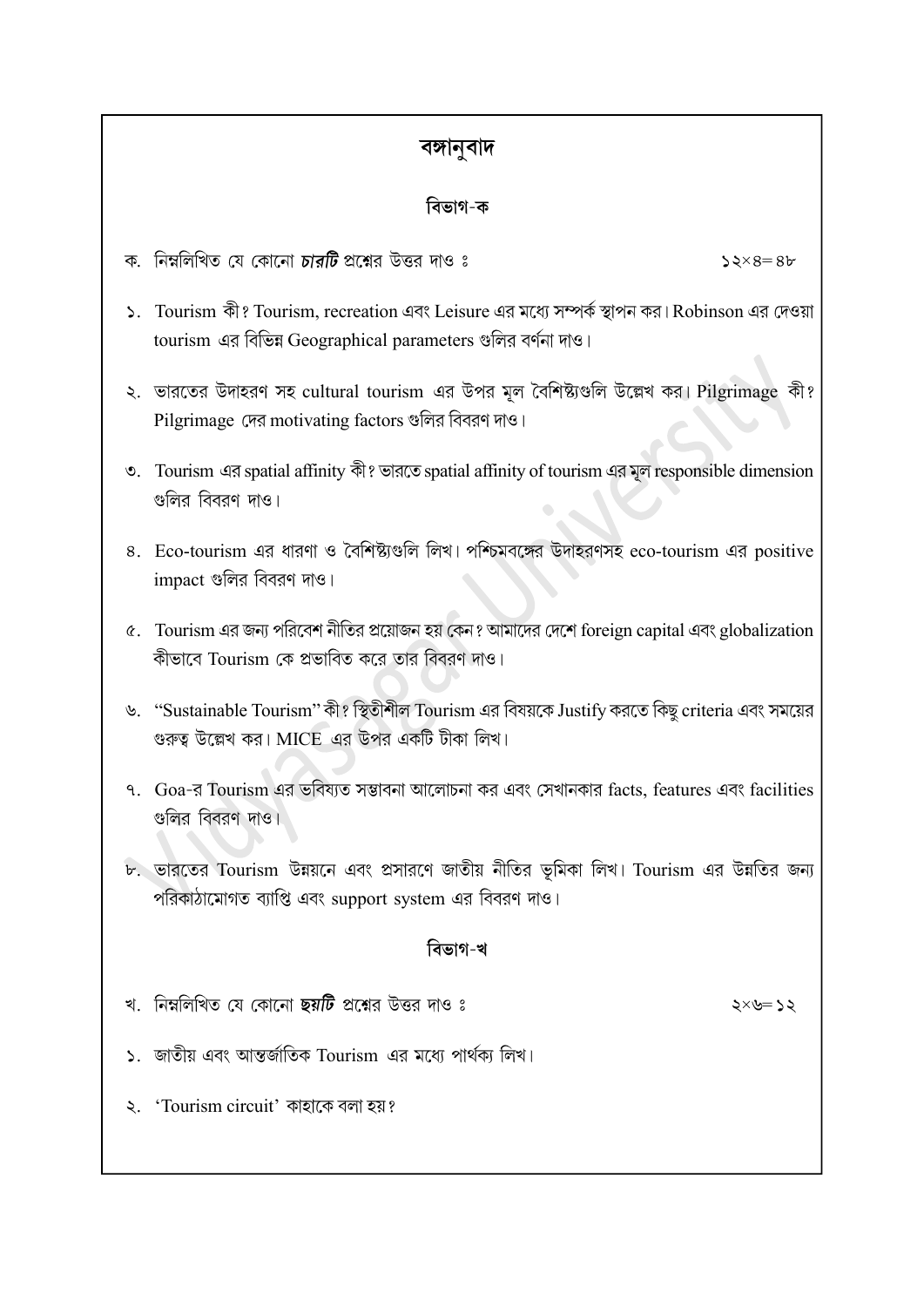- ৩. Cultural and historical background অনুসারে International Travel Destination দুইটি উদাহরণ দাও।
- ৪. Medical Tourism কী? ভারতবর্ষ থেকে একটি উদাহরণ দাও।
- ৫. বঙ্গীয় Tourism ব্যাবস্থাপনায় পার্বত্য এবং মালভূমি এলাকার দুইটি করে destination এর উদাহরণ দাও।

——————

- 'Adventure tourism'  $\mathcal{P}.$
- 'Sundarban Ecotourism' এর উপর একটি টীকা লিখ। ٩.
- পশ্চিমবঙ্গে দীঘা  $\rm{coastal}$  tourism এর মূল সমস্যা গুলির উল্লেখ কর।  ${\tt b}$  .
- ভারতে desert tourism এর দুটি স্থানের উদাহরণ দাও।  $\delta$ .
- ১০. Hotel Industry তে mediatory থেকে agency-র ধারণার পার্থক্য কী?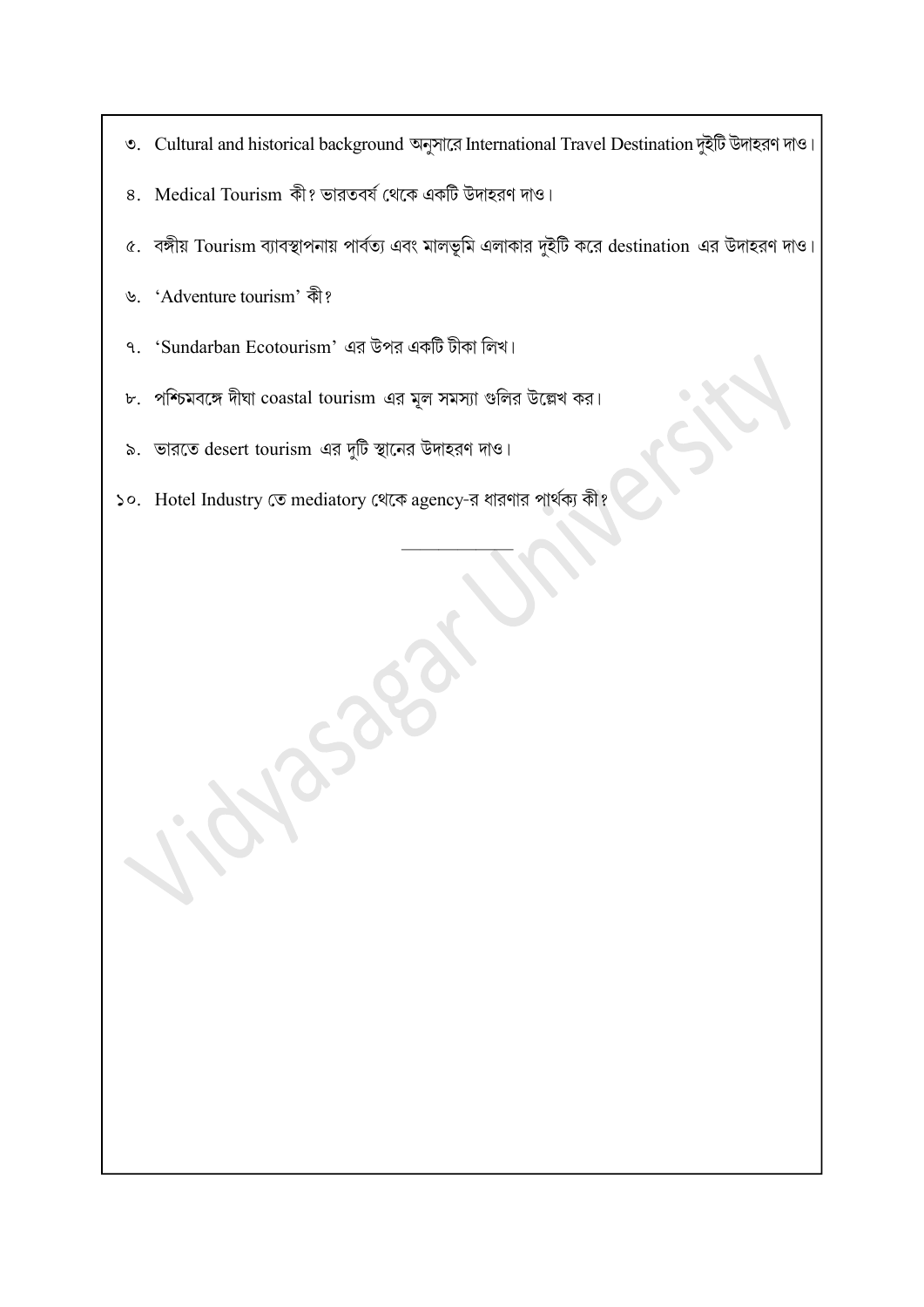## Or, Paper - GE 3 (T) (Rural Development)

#### (Theory : Marks - 60)

- A. Answer any *four* of the following questions :  $12 \times 4 = 48$
- 1. Distinguish between rural and urban economies. Describe the inter-dependence urban and rural sectors in terms of economic development.
- 2. Give the central idea of the Lewis Model of economic development. Critically discuss Myrdal's concept of 'Spread and Backwash Effects'.
- 3. What are the salient features of "Gandhian Approach" to rural development? Describe the role of agriculture as the economic bases for rural development.  $5+7$
- 4. Describe major initiatives and programmes taken for drought prone area development in India under the five year planing programme. 12
- 5. Critically describe MNREGA as a target group rural development scheme in India. 12
- 6. Describe the physical and socio-economic access as the provision of services to Elementary Education and Primary Health Care in India. 12
- 7. Enlighten the roles of Panchayati Raj System in the rural development in India. Critically describe two recent rural development policies and programmes in India. 6+6
- 8. Critically describe "Janani Suraksha Yojana" and "Sarva Sikha Mission" as the women and child welfare programmes for the rural development in India.

6+6

#### Group - B

- B. Answer any six of the following questions :  $2 \times 6 = 12$
- 1. Give the core idea of "Big Push Theory" for development.
- 2. What do you mean by 'non-farm activities' for rural development?
- 3. What is the importance of "Rural Co-operatives"?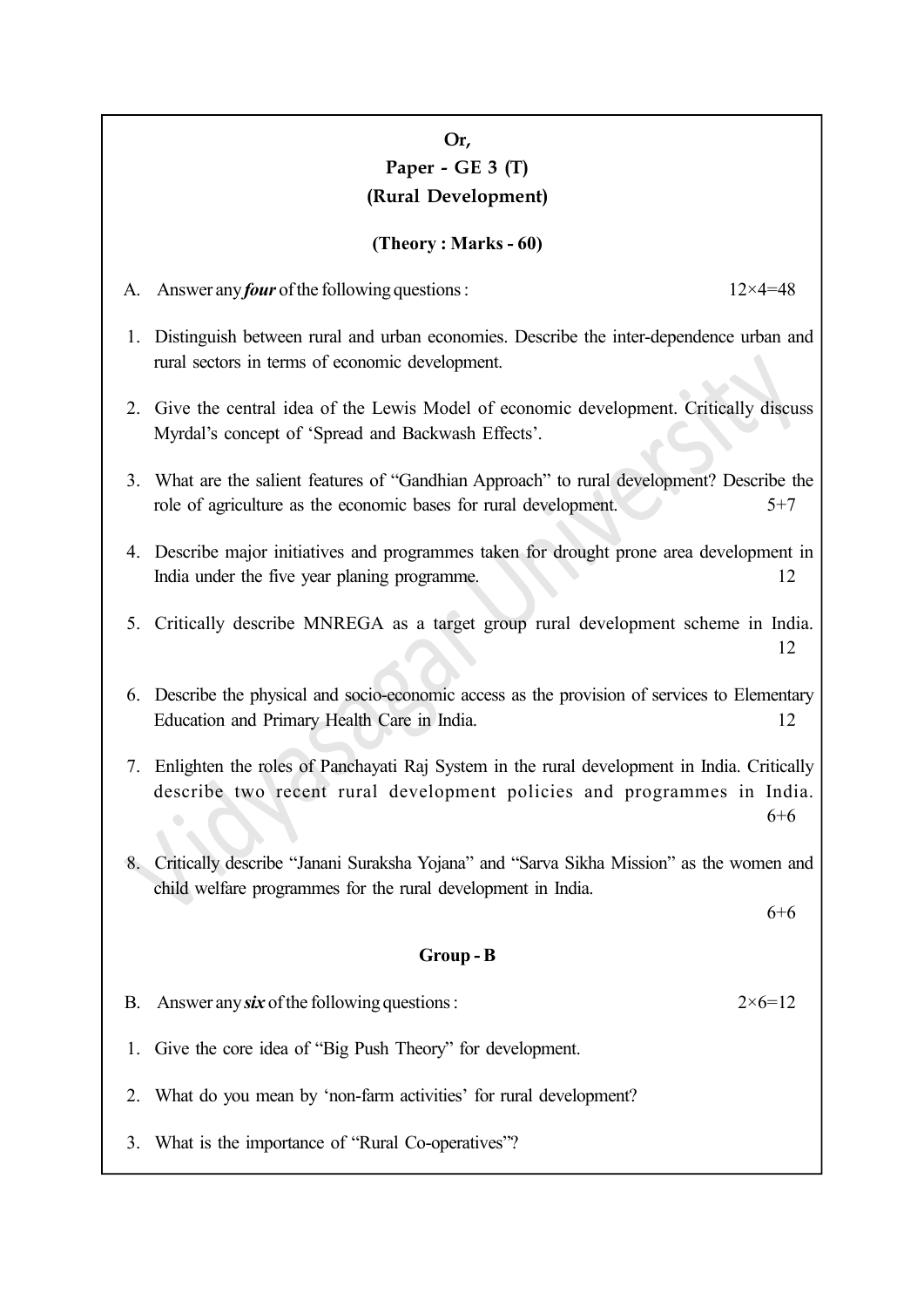- 4. Mention the objectives of PMGSY.
- 5. What is "Micro-credit"?
- 6. what is "Housing for All by 2022"?
- 7. What is 'NRHM'?
- 8. Mention the objectives of SJSY.
- 9. Mention two names of infrastructural programmes relating electrification and transport in rural India.
- 10. Mention two rural development programmes of West Bengal for women care and welfare mainly.

### বিভাগ-ক

ক. নিম্নলিখিত যে কোনো *চারটি* প্রশ্নের উত্তর দাও ঃ

 $52\times8=86$ 

- ১. গ্রামীণ এবং শহর অর্থনীতির মধ্যে পার্থক্য আলোচনা কর। অর্থনৈতিক উন্নয়নের ভিত্তিতে interdependence urban এবং rural sector এর বিবরণ দাও।
- ২. Lewis Model of economic development এর অভ্যন্তরীণ ধারণা দাও। Myrdal এর Spread and Backwash effects
- ৩. গ্রামীণ উন্নয়ন প্রসঙ্গে Gandhian Approach এর মূল বৈশিষ্ট্যগুলি কি কি? গ্রামীণ উন্নয়নের জন্য কৃষি অর্থনীতির ভূমিকা আলোচনা কর।
- ৪. পঞ্চবার্ষিকী পরিকল্পনায় খরাপ্রবণ এলাকার উন্নয়নের জন্য কি কি পরিকল্পনা শুরু করা হয়েছিল তার বিবরণ দাও।
- ৫. ভারতে target group rural development scheme-র জন্য MNREGA -র সমালোচনামূলক বিবরণ দাও।
- ঙ. ভারতে প্রাথমিক শিক্ষা এবং প্রাথমিক স্বাস্থ্য দেখাশুনার জন্য physical and socio economic access এর পরিষেবার বিবরণ দাও।